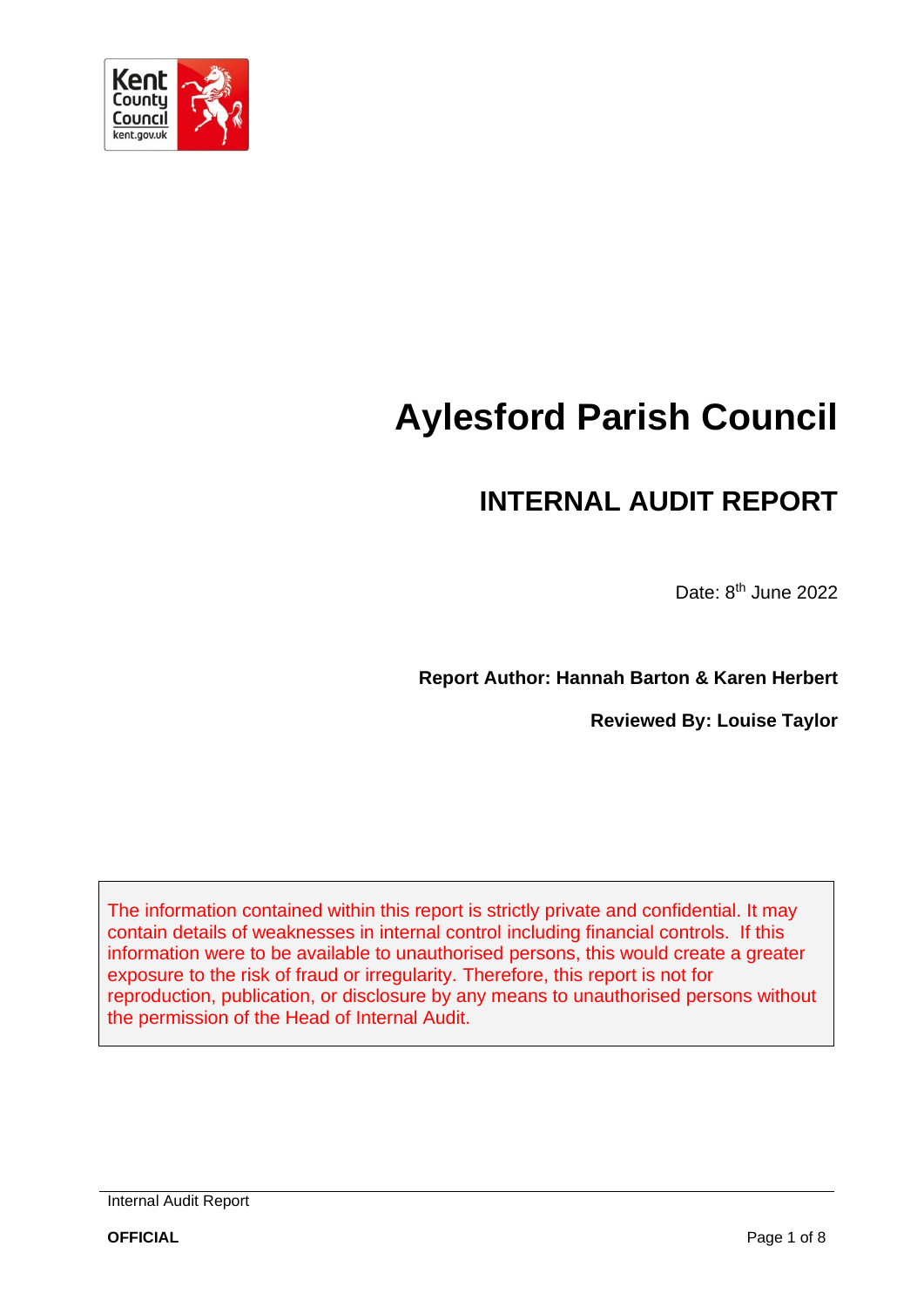

### **1 SUMMARY**

Under the requirements of local government legislation, Section 151 of the Local Government Act 1972 and the Accounts and Audit (Amendment) Regulations 2006, the Parish Council has a statutory responsibility to prove an adequate and effective system of internal audit.

The role of the Internal Auditor is to provide an independent review and appraisal of the Council's system of internal control. The Internal Auditor must be independent of the activities they audit in order to remain impartial and effect professional judgements and recommendations.

In accordance with the agreed audit plan (Appendix A) and following Internal Audit's visit to you on 12<sup>th</sup> May 2022, testing of the following areas has been completed:

- Progress on Previous Issues Raised
- Contracts
- Income
- Banking
- Insurance
- Allotments
- Section 137 Payments
- Risk Assessment
- Assets
- Year-end/Annual Return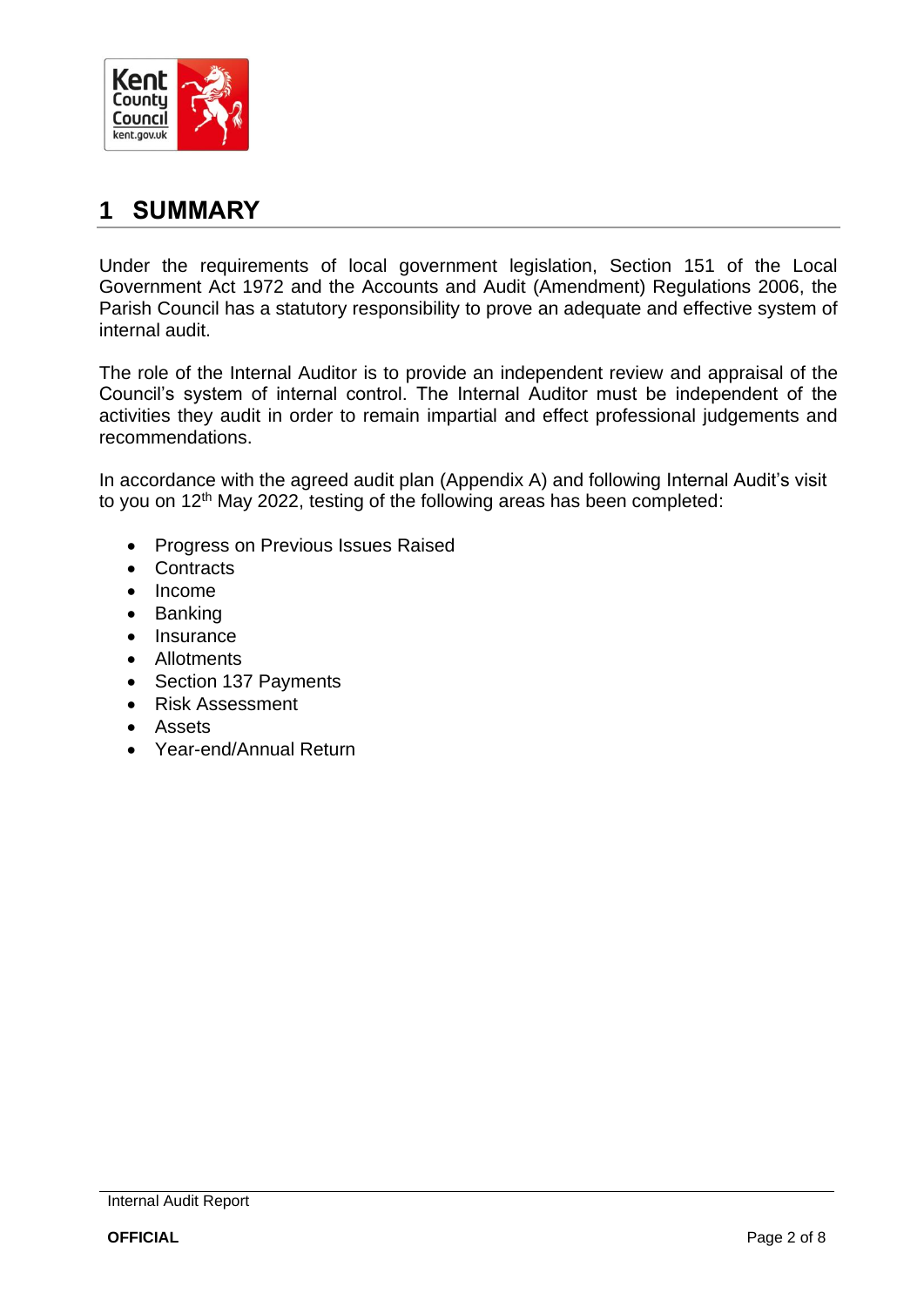

## **2 FINDINGS**

#### **Progress on Previous Issues Raised**

#### **From Visit 11th November 2021**

#### **Issue 1 – Standing Orders – (RESOLVED)**

Standing Orders should be subject to regular review by Full Council. Review of the Standing Orders and Full Council meeting minutes identified that review of Standing Orders had not taken place since July 2018.

Finding: At visit 2 2021/22 Internal Audit found that the Standing Orders were reviewed by the Council in January 2022; where it was agreed to adopt the recommendations made by the clerk.

#### **From visit 2 2019/20**

#### **Issue 1 – Asset Register - (RESOLVED)**

Consideration should be given to itemising the office and council chamber furniture items currently grouped together on the asset register under the heading of "Other office equipment".

#### Finding:

The revised asset register was put to the Policy and Resource Committee in January 2022. The asset register will now be updated annually as part of the clerk's year end process, so the clerk will take the register to the annual meeting on 17 May 2022. Equipment is now itemised by room, such as 'meeting room' and 'kitchen', this is a more appropriate breakdown of assets.

#### **From Visit 2 2020/2021**

#### **Issue 1 – Cyber Security Insurance – (PARTIALLY RESOLVED)**

The Council's current insurance policies do not cover for loss or theft of systems or data because of a cyber-attack. The Council have confirmed that their IT support providers have adequate cover in place however the provider has also recommended that the Council source a cyber insurance policy to cover them if a cyber-attack leads to a data breach. The acting Clerk has advised that she will present this to the Council for discussion.

Finding: At visit 1 2021/22, the Clerk advised that Zurich have confirmed that they don't cover cyber-attacks, Clerk to discuss sourcing of separate quotes for this with Council. At visit 2 2021/22 the clerk informed Internal Audit that in the upcoming months there will be a review of the parish's insurance policy for building coverage, and this will include attaining a quote for cyber security.

#### **Issue 2 – Risk Assessment, Cyber-Security Training and Business Continuity Planning – (PARTIALLY RESOLVED)**

| Internal Audit Report |  |  |
|-----------------------|--|--|
|-----------------------|--|--|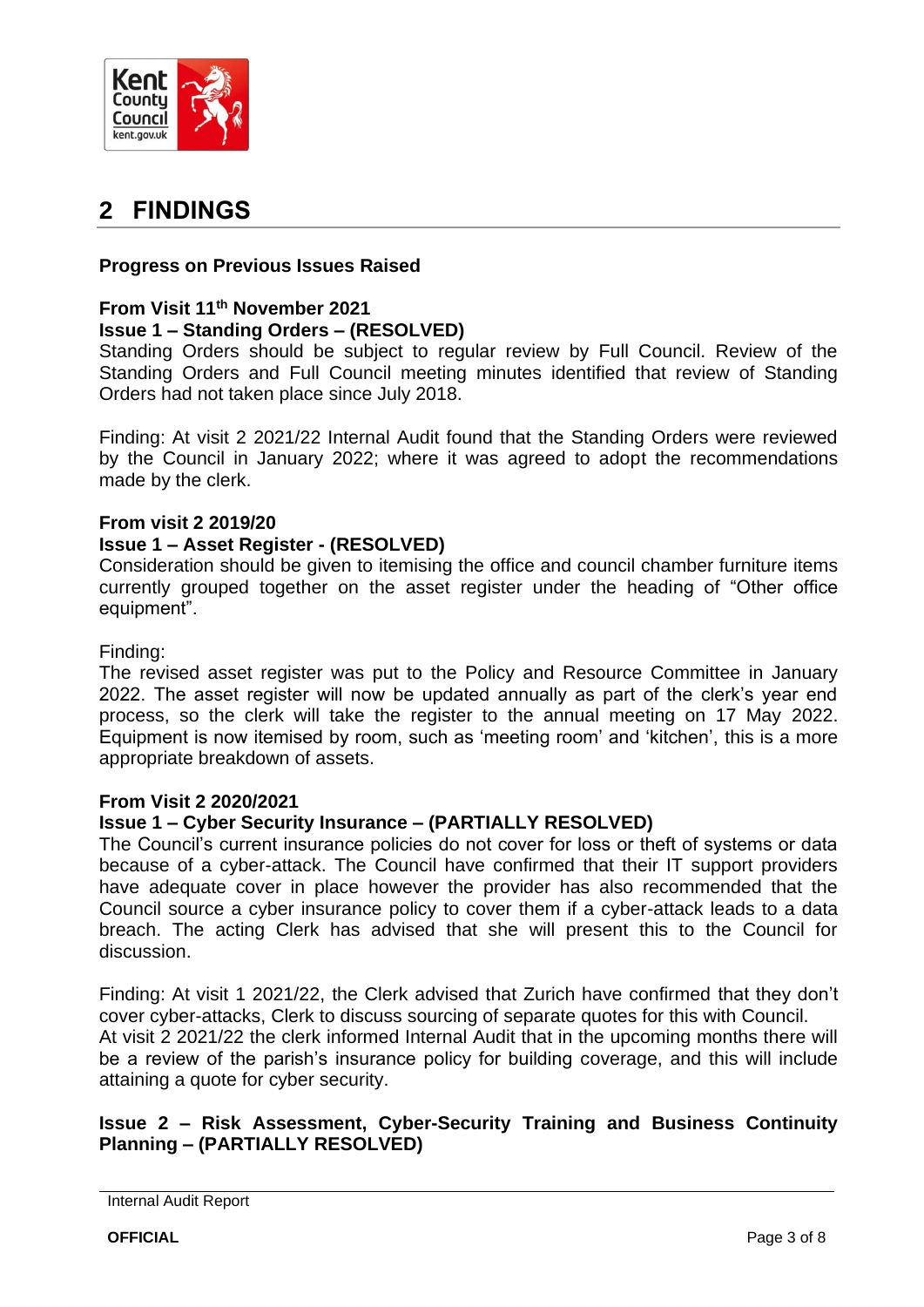

Risks of cyber enabled crime against the Council are not included in the Council risk assessment. Staff have not received cyber security training and the Council does not have a Business Continuity Plan.

#### Finding:

At visit 2 2021/22, the clerk informed Internal Audit that cyber security training had been purchased and is to be completed by January 2023. As the time of the audit the Risk Assessment did not include cyber security and there has been no development of a Business Continuity Plan to date.

#### **Contracts**

*Control: Financial Regulations are followed in accordance with contracts that are awarded.*

Finding: The Financial Regulations clearly detail the process for entering into contracts, Internal Audit tested the contracts awarded during 2021/22 and the Council has followed the expected process when awarding contracts.

#### **Income**

*Control: A sequential receipt book is in place to record allotment income received. All other income is collected by BACs, which have their payments reconciled monthly.* 

Finding: Sample testing found that expected income for these transactions had been received and can be traced into the Council's bank account and financial accounting system. All charges align with agreed fees.

#### **Banking**

*Control: Physical income is banked by the clerk and large amounts of cash are not held on site. Adequate controls are in place regarding to access to online banking and processing and authorising transactions.*

Finding: The use of online banking is appropriately controlled, and physical banking is carried out at a suitable frequency for the small amount of cash payments made to the parish.

#### **Insurance**

*Control: There is sufficient insurance cover in place to cover buildings, street furniture, fidelity, public liability, employers, civic regalia and buildings and contents.*

#### Finding:

Insurance cover renewals have been agreed at Policy and Resources Committee. The building insurance coverage will be reviewed by UK Global (broker) to ensure coverage is sufficient. After this review the Council will decide whether to change insurance provider for 2023/24. The Council does not have a Cyber-security policy in place, but a quote will be given by the broker at the planned review. **(See above - Previous Issue 1 (from Visit 2 2020/21)**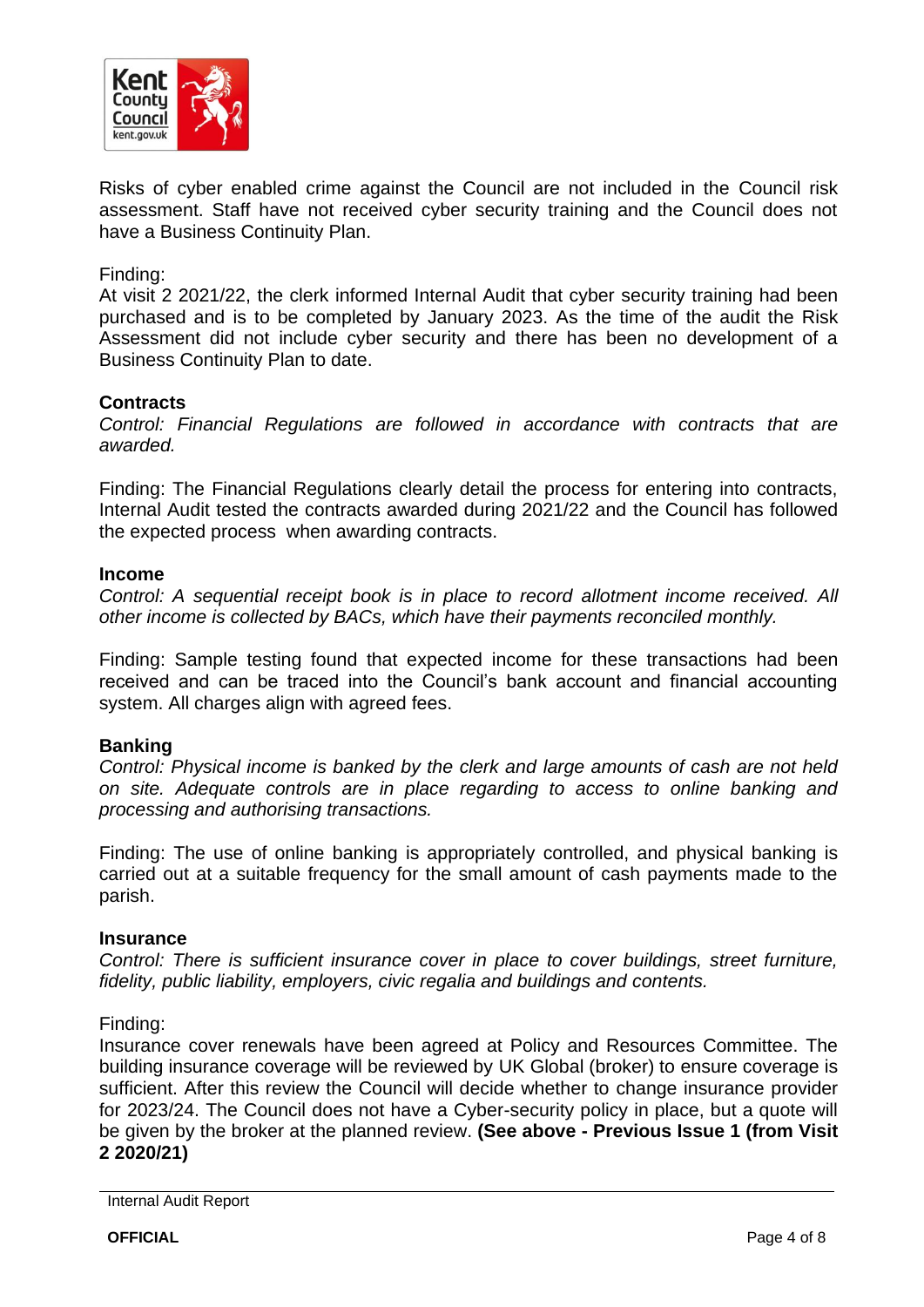

#### **Allotments**

*Control: Fees and charges for allotments have been reviewed annually and charges have been invoiced accurately with all expected income received.*

Finding: Fees are reviewed annually and expected income can be traced into the parish's bank statements and financial account system. There are no tenancy agreements in place, however this is currently being rectified by the Council. (**See Issue 1**).

#### **Section 137 Payments**

*Control: All section 137 payments have been stated as such in the minutes and all such payments are within the annual limit of £8.14 per elector.*

Finding: All Section 137 payments were within the annual limit and were authorised at a committee meeting before being paid. The Council do not use "general power of competence."

#### **Risk Assessment**

*Control: The Council has undertaken a risk assessment and is managing the resultant risks identified.*

Finding: The Risk Assessment has been completed and reviewed at the Parish Council Meeting held 16<sup>th</sup> November 2021. Risk owners, mitigating controls and risk owners are included. Previously, Internal Audit have identified that the risks of Cyber-enabled crime against the Council have not been included in the register, however, the Council have now purchased cyber-security training for the clerk, to be completed by January 2023. The Council does not have a Business Continuity Plan in place to demonstrate how the parish is prepared for a significant disruption.

#### **(See above - Previous Issue 2 (from Visit 2 2020/21)**

#### **Assets**

*Control: Assets are recorded in an up-to-date asset register.* 

Finding: The Council updated its asset register and was reviewed at the Policy and Resources committee on 4<sup>th</sup> January 2022. There are plans for the asset register to be updated by the clerk annually and presented at committee 17<sup>th</sup> May 2022. The previous issue raised here has been resolved. **(See above - Previous Issue 1 (from Visit 2 2019/20)**

#### **Year-end/Annual Return**

*Control: The financial statements are complete and accurate.*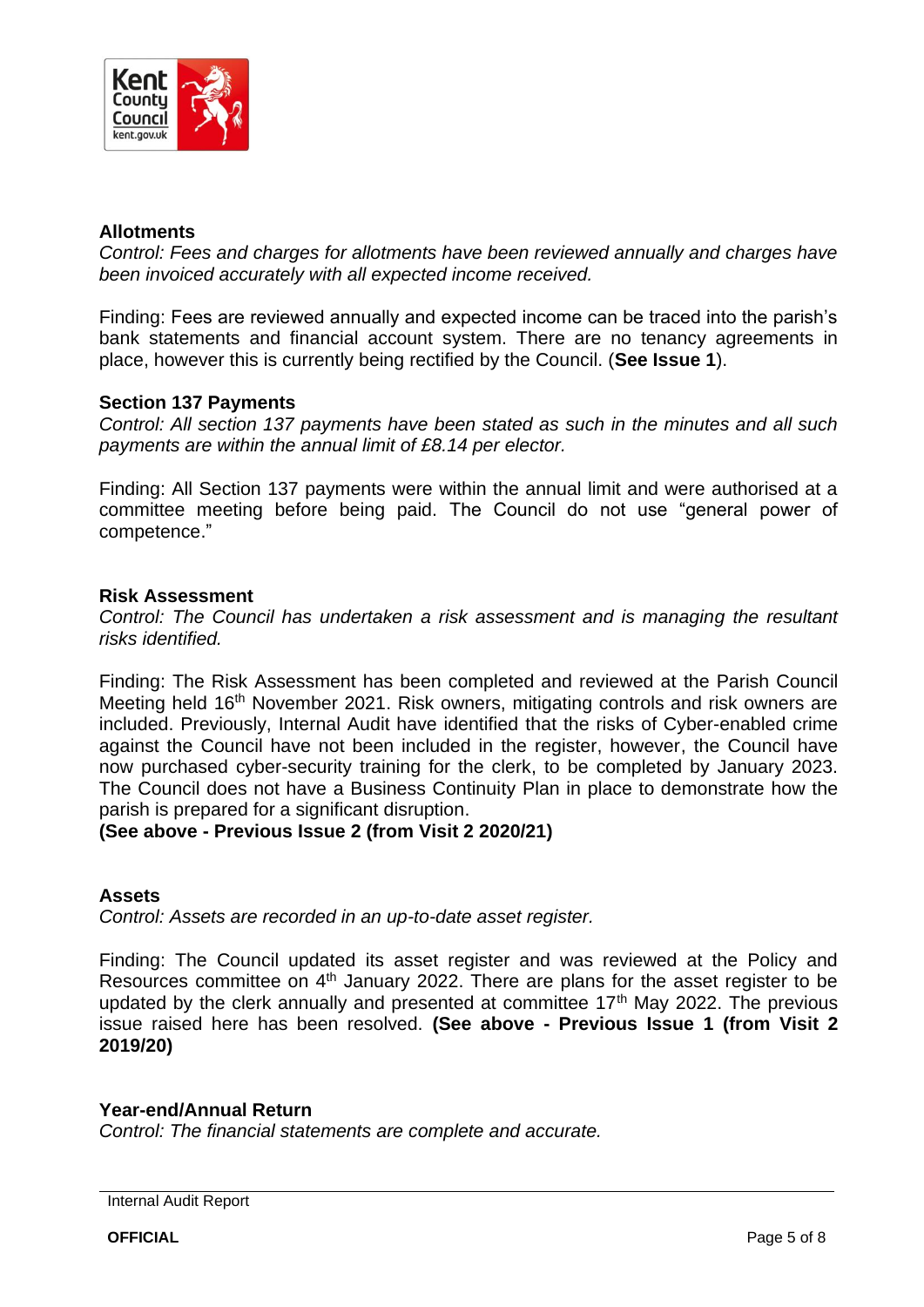

Finding: The financial statements have been completed accurately. At the time of audit visit the Accounting Statement and the Statement of Internal Control had not been reported to Full Council. The Internal Audit section of the Annual Return has been completed and handed to the Clerk.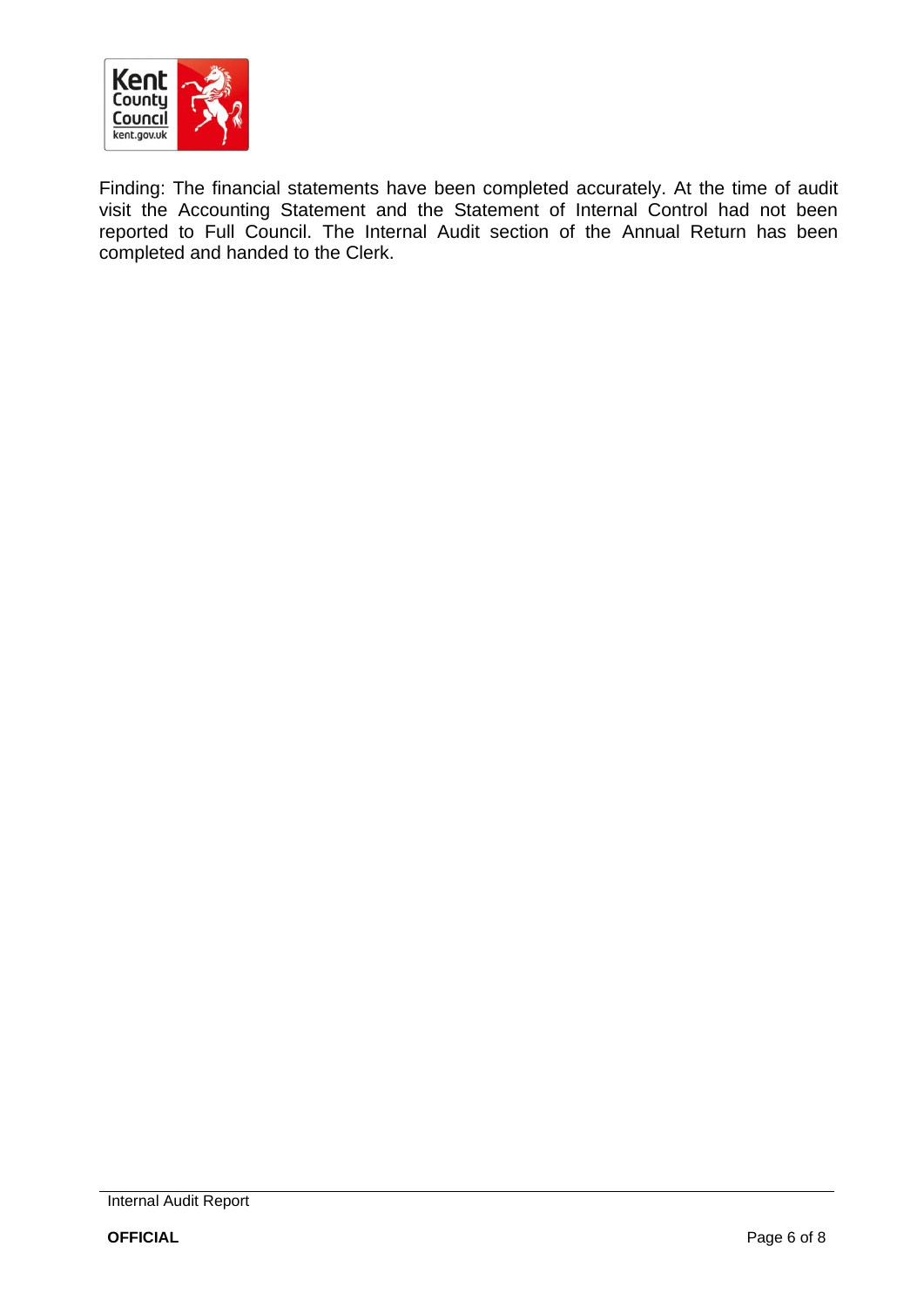

## **3 ISSUES IDENTIFIED**

#### **New Issues**

**Issue 1** – Allotment Tenancy Agreements

The Council currently does not have tenancy agreements in place for its allotment holders. An agreement is being drafted by the clerk and it will be subject to council approval.